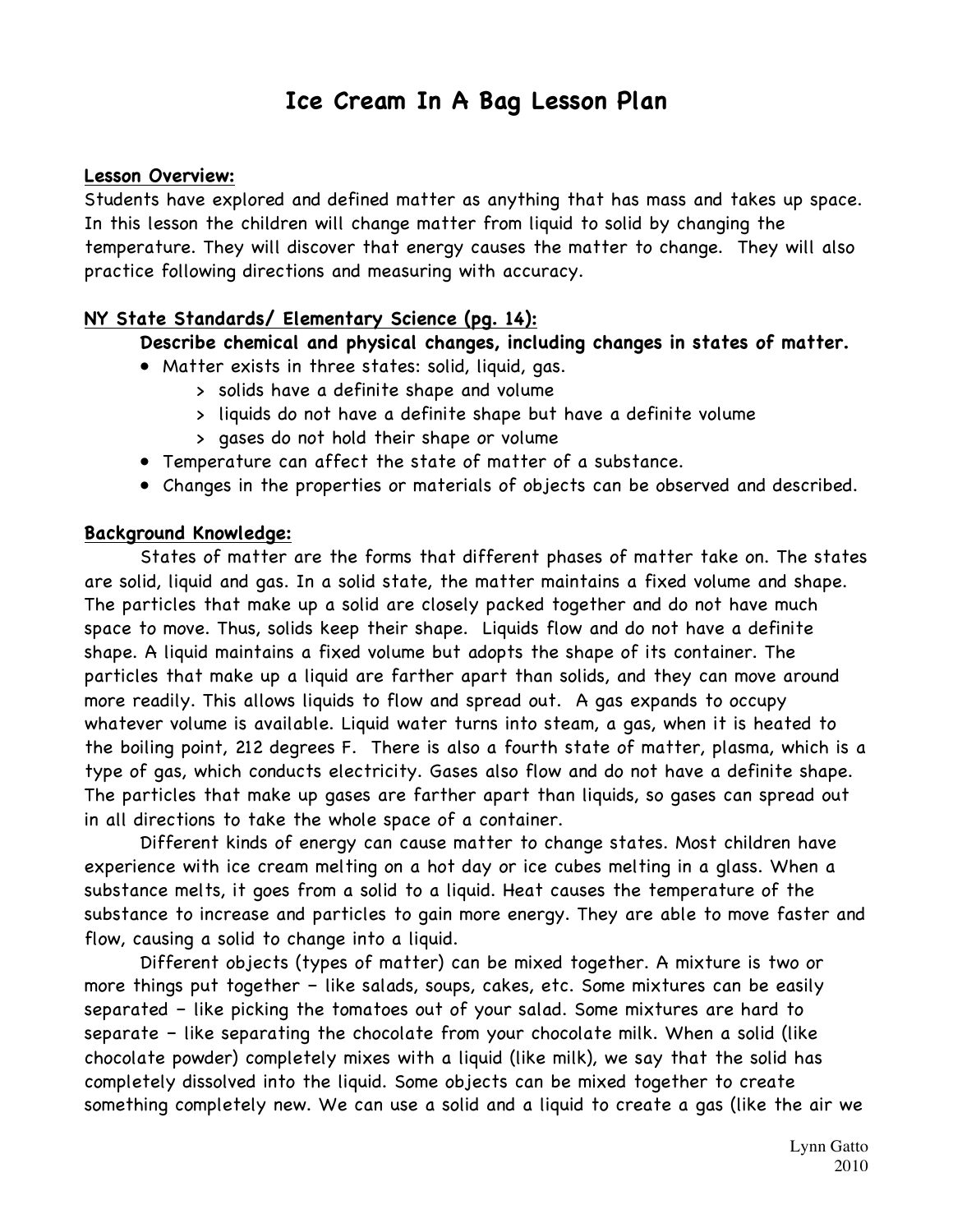breathe – CO2) or we can use different liquids to create a solid. If we change the temperature of some objects, we can create something completely new like ice cream. Heating an object can evaporate it (if it's a liquid) or melt it (if it's a solid). By cooling or taking heat way from a liquid, we can freeze it or turn the liquid into a solid, like ice cream!

## **Lesson Objectives:**

- 1. To introduce three states of matter.
- 2. To describe the properties of solids, liquids and gases.

## **Student Activity:**

- 1. Begin by discussing the characteristics of milk (liquid state).
- 2. Explain how we are going to change the liquid form of matter into a solid.
- 3. Follow directions for making ice cream.
	- Materials Needed:
		- \* 1 cup whole milk
		- \* 1/4 cup sugar
		- \* 1/4 tsp vanilla
		- \* 1 tbl chocolate syrup
		- \* 3 cups crushed ice
		- \* 1 gallon size Ziploc bags
		- \* 2 sandwich size Ziploc bags
		- \* 1/4 cup rock salt

## Directions:

In one of the small Ziploc baggies, mix together the milk, chocolate, vanilla and sugar. Squeeze excess air from the baggie and zip baggie tight. Double check for a tight seal. Put the small bag inside the gallon size bag and fill the bag with ice, then sprinkle salt on top. Again let all the air escape and seal the bag. Shake the bag, making sure the ice surrounds the cream mixture. Five to eight minutes is adequate time for the mixture to freeze into ice cream.

- 4. Possible Questions for Discussion
	- \* How are the characteristics of the liquid milk different from the solid ice cream?
	- \* In order to change the liquid to solid, what had to happen?
	- \* What happened to the heat energy that left the milk?
	- \* What are the variables we could change in making ice cream?
	- \* What ideas do you have for freezing the ice cream faster?
	- \* Why did the outside of the bag get wet?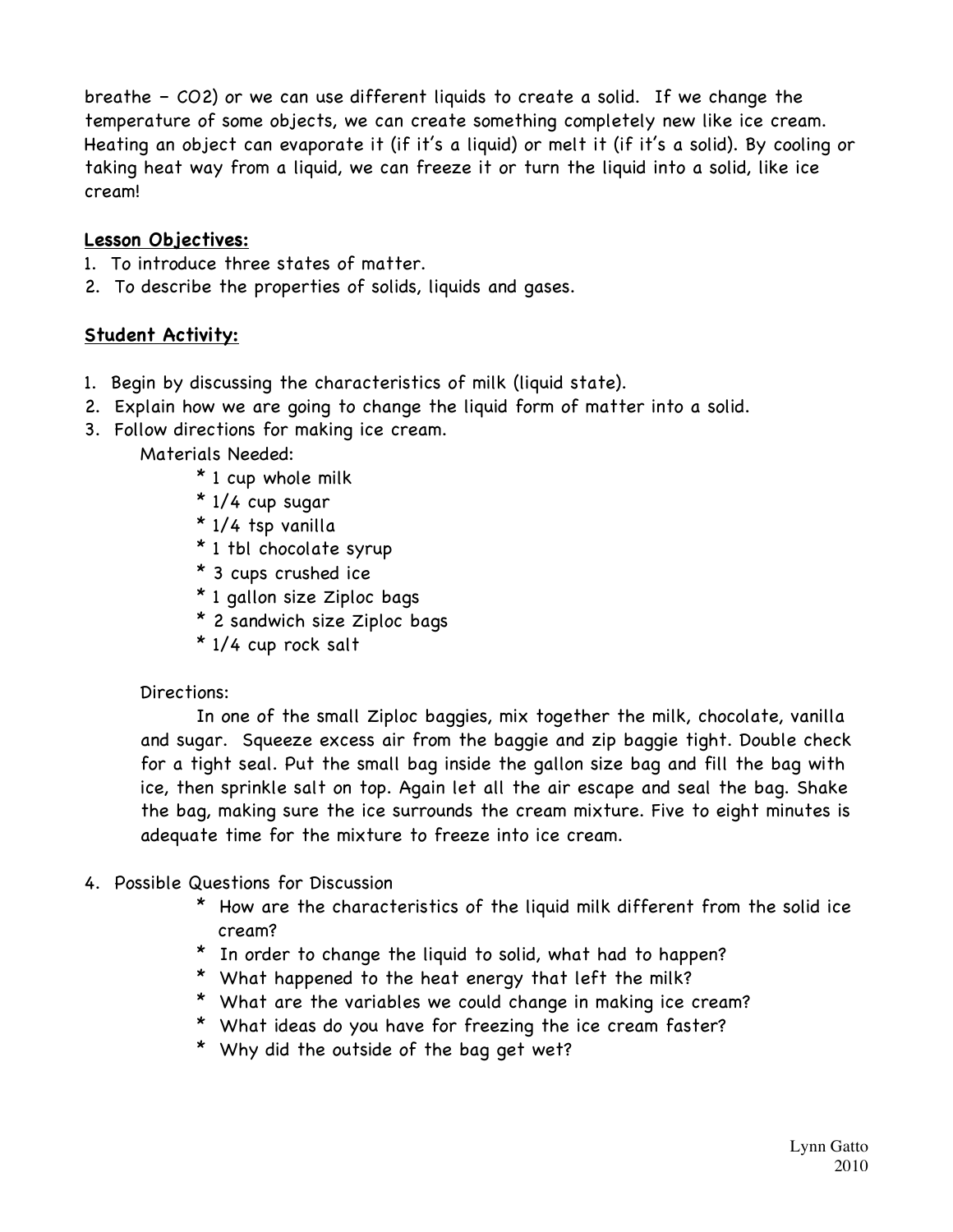## **Assessment:**

In journals use a Venn Diagram to compare and contrast the characteristics of liquid and solid matter. Then, describe what caused the change from liquid to solid. Give examples of other matter than changes from one state to another and explain the cause.

## **Reinforcement Activities:**

## **Particle Dance Party**

Have your whole class model the particles that make up solids, liquids, and gases. To model solids, have students make a shape and link arms together. They can dance in place but keep the whole shape. To model liquids, students can place their hands on each other shoulders and walk slowly around the room. They can dance and observe that they have more space to move. To model gases, have students dance about the room without touching each other. They should observe that they have much more room than before and are able to spread out freely.

## **Ice Cube Meltdown**

Bring in a bag of ice for your students. Divide the students into small groups or pairs and have them find the fastest way to melt an ice cube. Remind your students that heat can change matter and adding more heat might make matter change faster. They may want to put the ice cubes in a sunny spot, warm them up in their hands, or just put them in a cup on their desks. Have students time how long each method takes. Which method was best? Have groups discuss and share their observations and findings with the class.

## **Evaporating into Thin Air**

Divide students into small groups and have them pour a cup of water. Make sure they label the cup with their group name. Then have them record the height of the water level with a ruler. Have students place the cups in a sunny spot outside. Throughout the day have students measure the water level. What happened to the water level? This experiment can be done over the course of a week.

## **Oobleck**

Oobleck is a mixture of cornstarch and water. As a mixture of a solid and a liquid, it takes on properties of both, and behaves in unpredictable ways. In liquids, the bonding or attraction between molecules is weak, allowing the molecules to easily flow past one another and rearrange, giving liquids their characteristic properties. In solids, the bonding between molecules is much stronger. The molecules cannot be easily rearranged, so the solid keeps its shape.